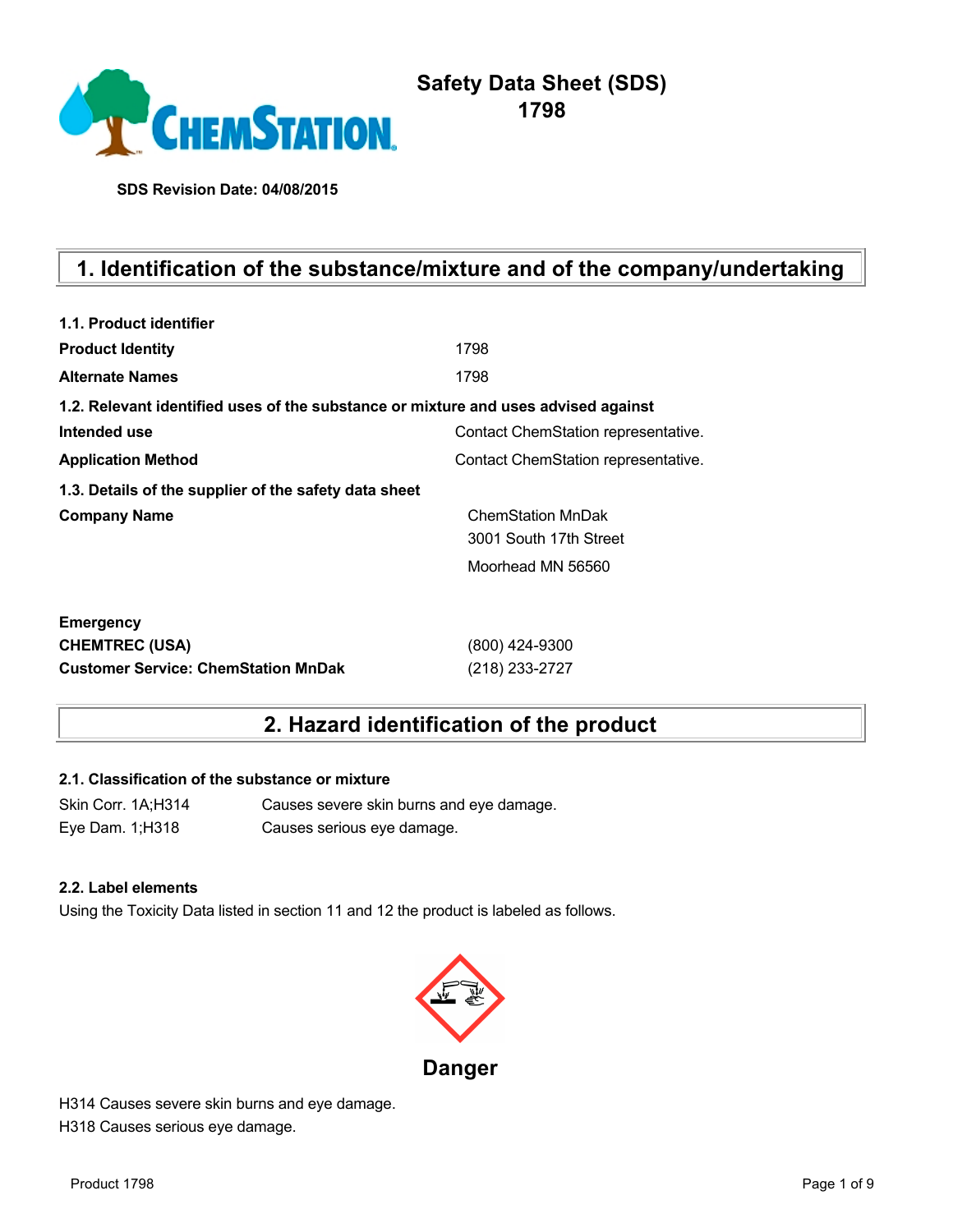## **[Prevention]:**

P260 Do not breathe mist / vapors / spray.

P264 Wash thoroughly after handling.

P280 Wear protective gloves / eye protection / face protection.

## **[Response]:**

P301+330+331 IF SWALLOWED: Rinse mouth. Do NOT induce vomiting.

P303+361+353 IF ON SKIN (or hair): Remove / Take off immediately all contaminated clothing. Rinse skin with water / shower.

P304+340 IF INHALED: Remove victim to fresh air and keep at rest in a position comfortable for breathing.

P305+351+338 IF IN EYES: Rinse continuously with water for several minutes. Remove contact lenses if present and easy to do - continue rinsing.

P310 Immediately call a POISON CENTER or doctor / physician.

P363 Wash contaminated clothing before reuse.

## **[Storage]:**

P405 Store locked up.

## **[Disposal]:**

P501 Dispose of contents / container in accordance with local / national regulations.

## **3. Composition/information on ingredients**

This product contains the following substances that present a hazard within the meaning of the relevant State and Federal Hazardous Substances regulations.

| <b>Ingredient/Chemical Designations</b>                     | Weight %   | <b>GHS Classification</b>                                                                                               | <b>Notes</b> |
|-------------------------------------------------------------|------------|-------------------------------------------------------------------------------------------------------------------------|--------------|
| Sodium hydroxide<br>CAS Number: 0001310-73-2                | $1.0 - 10$ | Skin Corr. 1A:H314<br>Acute Tox. 4:H312                                                                                 | [1][2]       |
| Ethylene glycol monobutyl ether<br>CAS Number: 0000111-76-2 | $1.0 - 10$ | Acute Tox. 4:H332   <br>Acute Tox. 4:H312<br>Acute Tox. 4:H302<br><b>Eye Irrit. 2:H319</b><br><b>Skin Irrit. 2:H315</b> | [1][2]       |

[1] Substance classified with a health or environmental hazard.

[2] Substance with a workplace exposure limit.

[3] PBT-substance or vPvB-substance.

\*The full texts of the phrases are shown in Section 16.

# **4. First aid measures**

## **4.1. Description of first aid measures**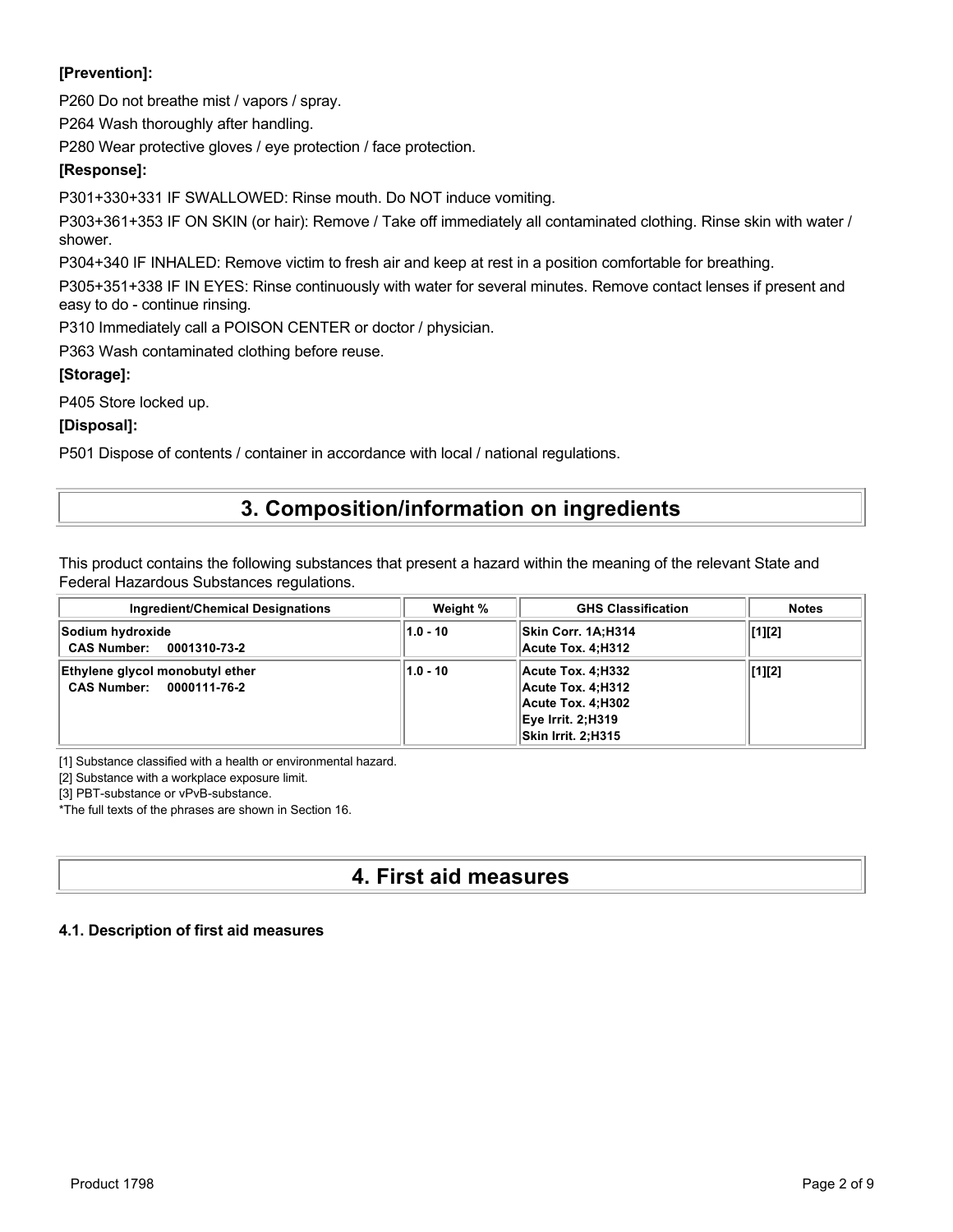| General           | Move victim to fresh air.<br>Call 911 or emergency medical service if deemed necessary.<br>Give artificial respiration if victim is not breathing.<br>Do not use mouth-to-mouth method if victim ingested or inhaled the substance; give artificial<br>respiration with the aid of a pocket mask equipped with a one-way valve or other proper<br>respiratory medical device.<br>Administer oxygen if breathing is difficult.<br>Remove and isolate contaminated clothing and shoes.<br>In case of contact with substance, immediately flush skin or eyes with running water for at<br>least 20 minutes.<br>For minor skin contact, avoid spreading material on unaffected skin.<br>Keep victim warm and quiet.<br>Effects of exposure (inhalation, ingestion or skin contact) to substance may be delayed.<br>Ensure that medical personnel are aware of the material(s) involved and take precautions to<br>protect themselves. |
|-------------------|-----------------------------------------------------------------------------------------------------------------------------------------------------------------------------------------------------------------------------------------------------------------------------------------------------------------------------------------------------------------------------------------------------------------------------------------------------------------------------------------------------------------------------------------------------------------------------------------------------------------------------------------------------------------------------------------------------------------------------------------------------------------------------------------------------------------------------------------------------------------------------------------------------------------------------------|
| <b>Inhalation</b> | Move victim to fresh air. Call emergency medical care. Apply artificial respiration if victim is<br>not breathing. Do not use mouth-to-mouth method if victim ingested or inhaled the<br>substance; induce artificial respiration with the aid of a pocket mask equipped with a one-way<br>valve or other proper respiratory medical device. Administer oxygen if breathing is difficult.                                                                                                                                                                                                                                                                                                                                                                                                                                                                                                                                         |
| <b>Eyes</b>       | Irrigate copiously with clean water for at least 15 minutes, holding the eyelids apart and seek<br>medical attention.                                                                                                                                                                                                                                                                                                                                                                                                                                                                                                                                                                                                                                                                                                                                                                                                             |
| <b>Skin</b>       | Remove contaminated clothing. Wash skin thoroughly with soap and water or use a<br>recognized skin cleanser.                                                                                                                                                                                                                                                                                                                                                                                                                                                                                                                                                                                                                                                                                                                                                                                                                      |
| Ingestion         | If swallowed obtain immediate medical attention. Keep at rest. Do NOT induce vomiting.                                                                                                                                                                                                                                                                                                                                                                                                                                                                                                                                                                                                                                                                                                                                                                                                                                            |
|                   | 4.2. Most important symptoms and effects, both acute and delayed                                                                                                                                                                                                                                                                                                                                                                                                                                                                                                                                                                                                                                                                                                                                                                                                                                                                  |
| <b>Overview</b>   | Effects of exposure (inhalation, ingestion or skin contact) to substance may be delayed. See<br>section 2 for further details.                                                                                                                                                                                                                                                                                                                                                                                                                                                                                                                                                                                                                                                                                                                                                                                                    |
| <b>Eyes</b>       | Causes serious eye damage.                                                                                                                                                                                                                                                                                                                                                                                                                                                                                                                                                                                                                                                                                                                                                                                                                                                                                                        |
| <b>Skin</b>       | Causes severe skin burns and eye damage.                                                                                                                                                                                                                                                                                                                                                                                                                                                                                                                                                                                                                                                                                                                                                                                                                                                                                          |
|                   |                                                                                                                                                                                                                                                                                                                                                                                                                                                                                                                                                                                                                                                                                                                                                                                                                                                                                                                                   |

# **5. Fire-fighting measures**

## **5.1. Extinguishing media**

Recommended extinguishing media; alcohol resistant foam, CO<sub>2</sub>, powder, water spray. Do not use; water jet.

## **5.2. Special hazards arising from the substance or mixture**

Hazardous decomposition: Hydrogen chloride and chlorine. Chlorine gas rate of decomposition increases with the concentration with temperatures above 85 degrees F (30C).

Do not breathe mist / vapors / spray.

## **5.3. Advice for fire-fighters**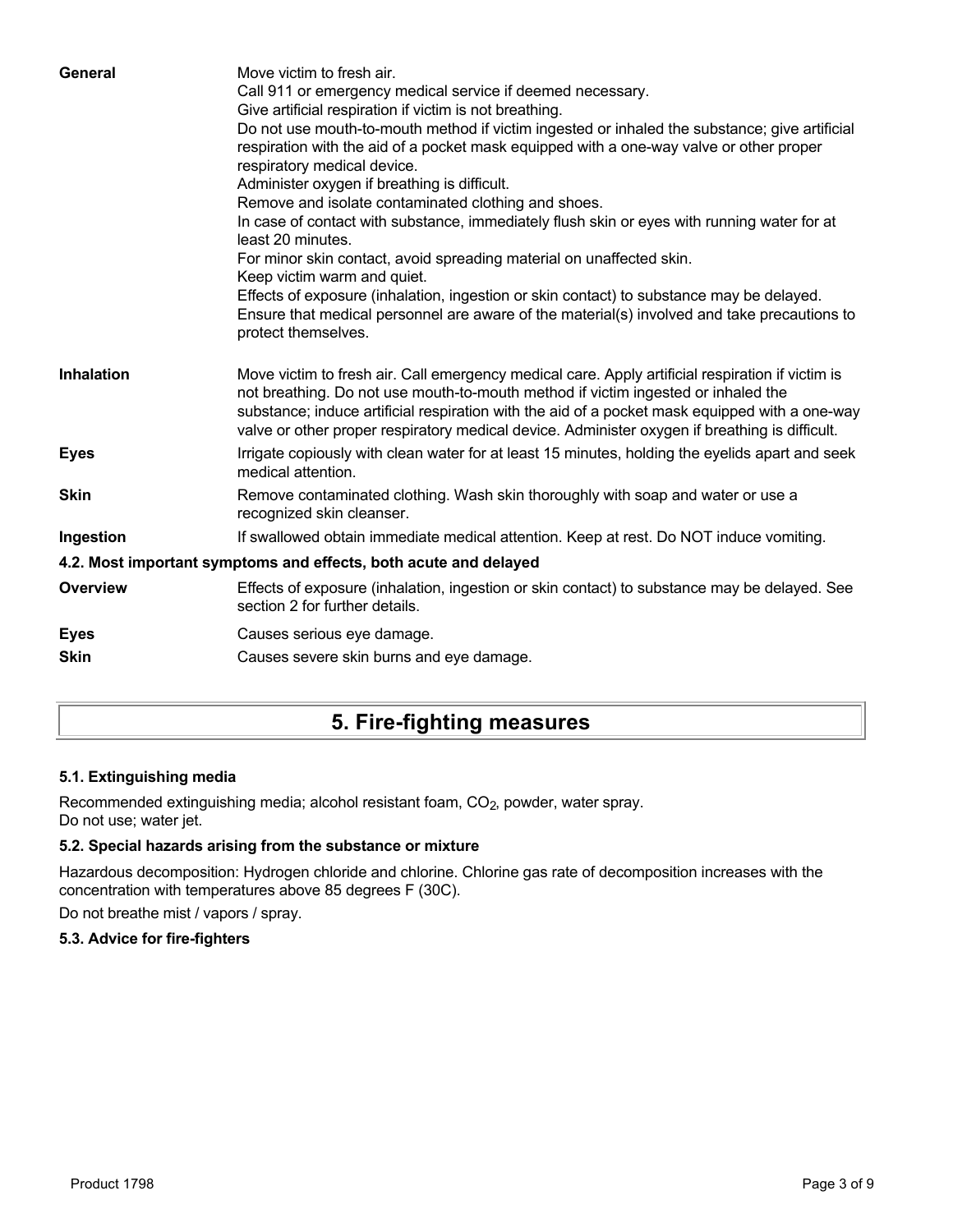Wear positive pressure self-contained breathing apparatus (SCBA).

Wear chemical protective clothing that is specifically recommended by the manufacturer. It may provide little or no thermal protection.

Non-combustible, substance itself does not burn but may decompose upon heating to produce corrosive and/or toxic fumes.

Some are oxidizers and may ignite combustibles (wood, paper, oil, clothing, etc.).

Contact with metals may evolve flammable hydrogen gas.

Containers may explode when heated.

**TOXIC**; inhalation, ingestion or skin contact with material may cause severe injury or death.

Contact with molten substance may cause severe burns to skin and eyes.

Avoid any skin contact.

Effects of contact or inhalation may be delayed.

Fire may produce irritating, corrosive and/or toxic gases.

Runoff from fire control or dilution water may be corrosive and/or toxic and cause pollution.

**ERG Guide No.** 154

## **6. Accidental release measures**

#### **6.1. Personal precautions, protective equipment and emergency procedures**

ELIMINATE all ignition sources (no smoking, flares, sparks or flames in immediate area).

Do not touch damaged containers or spilled material unless wearing appropriate protective clothing.

Stop leak if you can do it without risk.

Prevent entry into waterways, sewers, basements or confined areas.

Absorb or cover with dry earth, sand or other non-combustible material and transfer to containers.

DO NOT GET WATER INSIDE CONTAINERS.

#### **6.2. Environmental precautions**

Do not allow spills to enter drains or waterways.

Use good personal hygiene practices. Wash hands before eating, drinking, smoking or using toilet. Promptly remove soiled clothing and wash thoroughly before reuse.

#### **6.3. Methods and material for containment and cleaning up**

Keep unauthorized personnel away. Stay upwind. Keep out of low areas. Ventilate enclosed areas.

## **7. Handling and storage**

#### **7.1. Precautions for safe handling**

See section 2 for further details. - [Prevention]:

#### **7.2. Conditions for safe storage, including any incompatibilities**

Handle containers carefully to prevent damage and spillage.

Incompatible materials: Any acidic material, ammonia, urea, oxidizable materials and metals such as nickel, copper, tin, aluminum and iron.

See section 2 for further details. - [Storage]:

#### **7.3. Specific end use(s)**

#### No data available.

**8. Exposure controls and personal protection**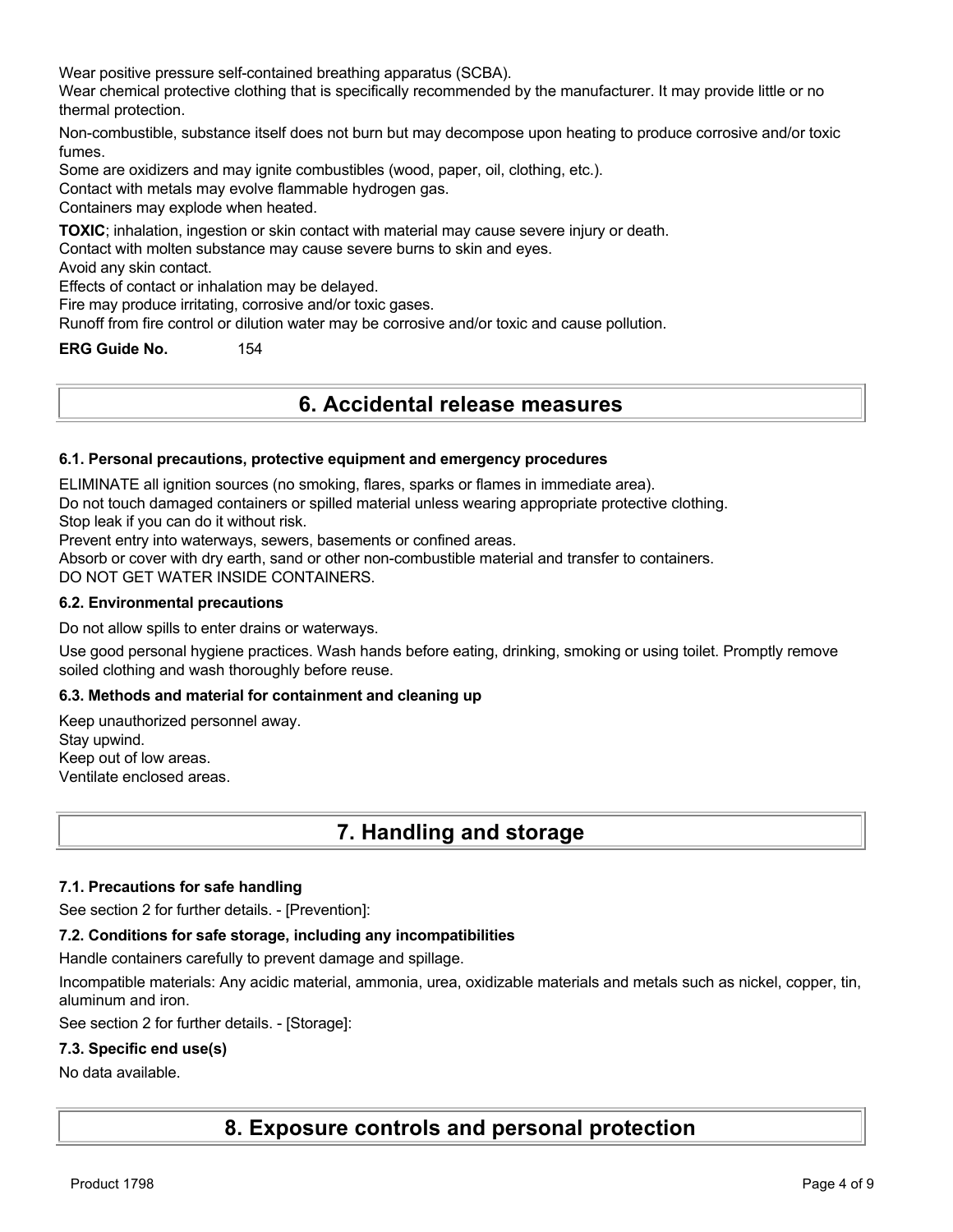#### **8.1. Control parameters**

| CAS No.      | Ingredient                      | <b>Source</b> | Value                         |
|--------------|---------------------------------|---------------|-------------------------------|
| 0000111-76-2 | Ethylene glycol monobutyl ether | <b>OSHA</b>   | TWA 50 ppm (240 mg/m3) [skin] |
|              |                                 | ACGIH         | TWA: 20 ppmRevised 2003,      |
|              |                                 | <b>NIOSH</b>  | TWA 5 ppm (24 mg/m3) [skin]   |
|              |                                 | Supplier      | No Established Limit          |
| 0001310-73-2 | Sodium hydroxide                | <b>OSHA</b>   | TWA 2 mg/m3                   |
|              |                                 | <b>ACGIH</b>  | Ceiling: 2 mg/m3              |
|              |                                 | <b>NIOSH</b>  | $C2$ mg/m3                    |
|              |                                 | Supplier      | No Established Limit          |

#### **Exposure**

#### **Carcinogen Data**

| <b>CAS No.</b> | Ingredient                      | Source      | Value                                                               |
|----------------|---------------------------------|-------------|---------------------------------------------------------------------|
| 0000111-76-2   | Ethylene glycol monobutyl ether | <b>OSHA</b> | Select Carcinogen: No                                               |
|                |                                 | <b>NTP</b>  | Known: No: Suspected: No                                            |
|                |                                 | <b>IARC</b> | Group 1: No: Group 2a: No: Group 2b: No: Group 3: Yes: Group 4: No: |
| 0001310-73-2   | Sodium hydroxide                | <b>OSHA</b> | Select Carcinogen: No                                               |
|                |                                 | <b>NTP</b>  | Known: No: Suspected: No                                            |
|                |                                 | <b>IARC</b> | Group 1: No; Group 2a: No; Group 2b: No; Group 3: No; Group 4: No;  |

#### **8.2. Exposure controls**

**Respiratory** Use NIOSH/MSHA approved respirator, following manufacturer's recommendations when concentrations exceed permissible exposure limits.

- **Eyes** Wear safety glasses with side shields to protect the eyes. An eye wash station is suggested as a good workplace practice.
- **Skin** Chemical resistant clothing such as coveralls/apron boots should be worn. Chemical Impervious Gloves
- **Engineering Controls** Provide adequate ventilation. Where reasonably practicable this should be achieved by the use of local exhaust ventilation and good general extraction. If these are not sufficient to maintain concentrations of particulates and any vapor below occupational exposure limits suitable respiratory protection must be worn.

#### **Other Work Practices** Use good personal hygiene practices. Wash hands before eating, drinking, smoking or using toilet. Promptly remove soiled clothing and wash thoroughly before reuse.

See section 2 for further details. - [Prevention]:

## **9. Physical and chemical properties**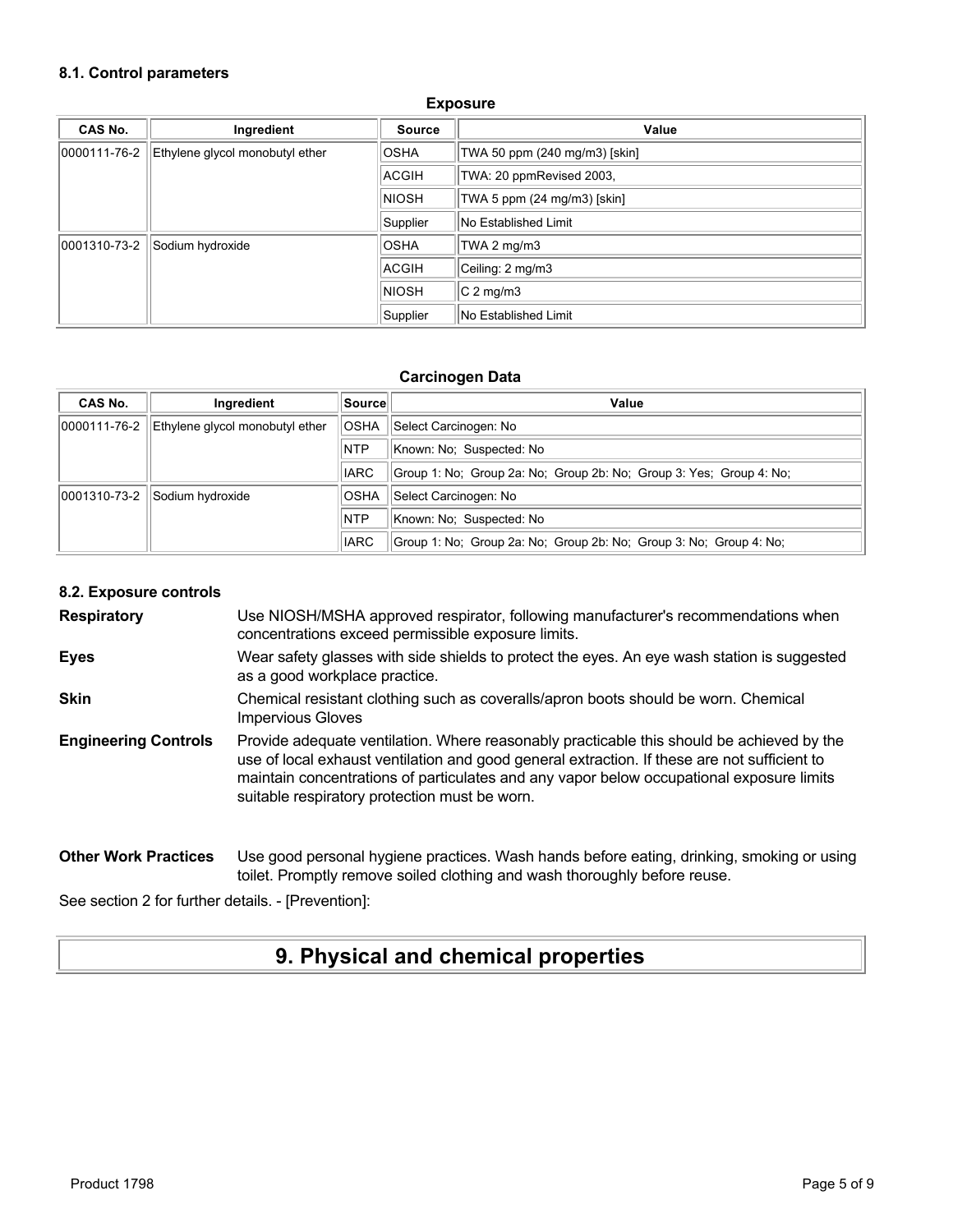| Appearance                                               | Light Thin Liquid                          |
|----------------------------------------------------------|--------------------------------------------|
| Odor                                                     | Mild                                       |
| <b>Odor threshold</b>                                    | Not Measured                               |
| рH                                                       | $12.6 - 14.0$                              |
| Melting point / freezing point                           | Not Measured                               |
| Initial boiling point and boiling range                  | $>212$ deg F                               |
| <b>Flash Point</b>                                       | >200 degrees F PMCC (non-flammable)        |
| Evaporation rate (Ether = 1)                             | 0.33                                       |
| <b>Flammability (solid, gas)</b>                         | Not Applicable                             |
| Upper/lower flammability or explosive<br>limits          | Lower Explosive Limit: Not Measured        |
|                                                          | <b>Upper Explosive Limit: Not Measured</b> |
| Vapor pressure (Pa)                                      | Not Determined                             |
| <b>Vapor Density</b>                                     | Not Determined                             |
| <b>Specific Gravity</b>                                  | 1.077 - 1.099                              |
| <b>Solubility in Water</b>                               | Not Measured                               |
| Partition coefficient n-octanol/water (Log<br>Kow)       | Not Measured                               |
| <b>Auto-ignition temperature</b>                         | Not Measured                               |
| <b>Decomposition temperature</b>                         | Not Measured                               |
| <b>Viscosity (cSt)</b>                                   | Not Measured                               |
| <b>Foaming</b>                                           | Moderate                                   |
| 9.2. Other information<br>No other relevant information. |                                            |

# **10. Stability and reactivity**

#### **10.1. Reactivity**

Hazardous Polymerization will not occur.

#### **10.2. Chemical stability**

Stable under normal circumstances.

#### **10.3. Possibility of hazardous reactions**

No data available.

### **10.4. Conditions to avoid**

No data available.

#### **10.5. Incompatible materials**

Any acidic material, ammonia, urea, oxidizable materials and metals such as nickel, copper, tin, aluminum and iron.

### **10.6. Hazardous decomposition products**

Hydrogen chloride and chlorine. Chlorine gas rate of decomposition increases with the concentration with temperatures above 85 degrees F (30C).

# **11. Toxicological information**

#### **Acute toxicity**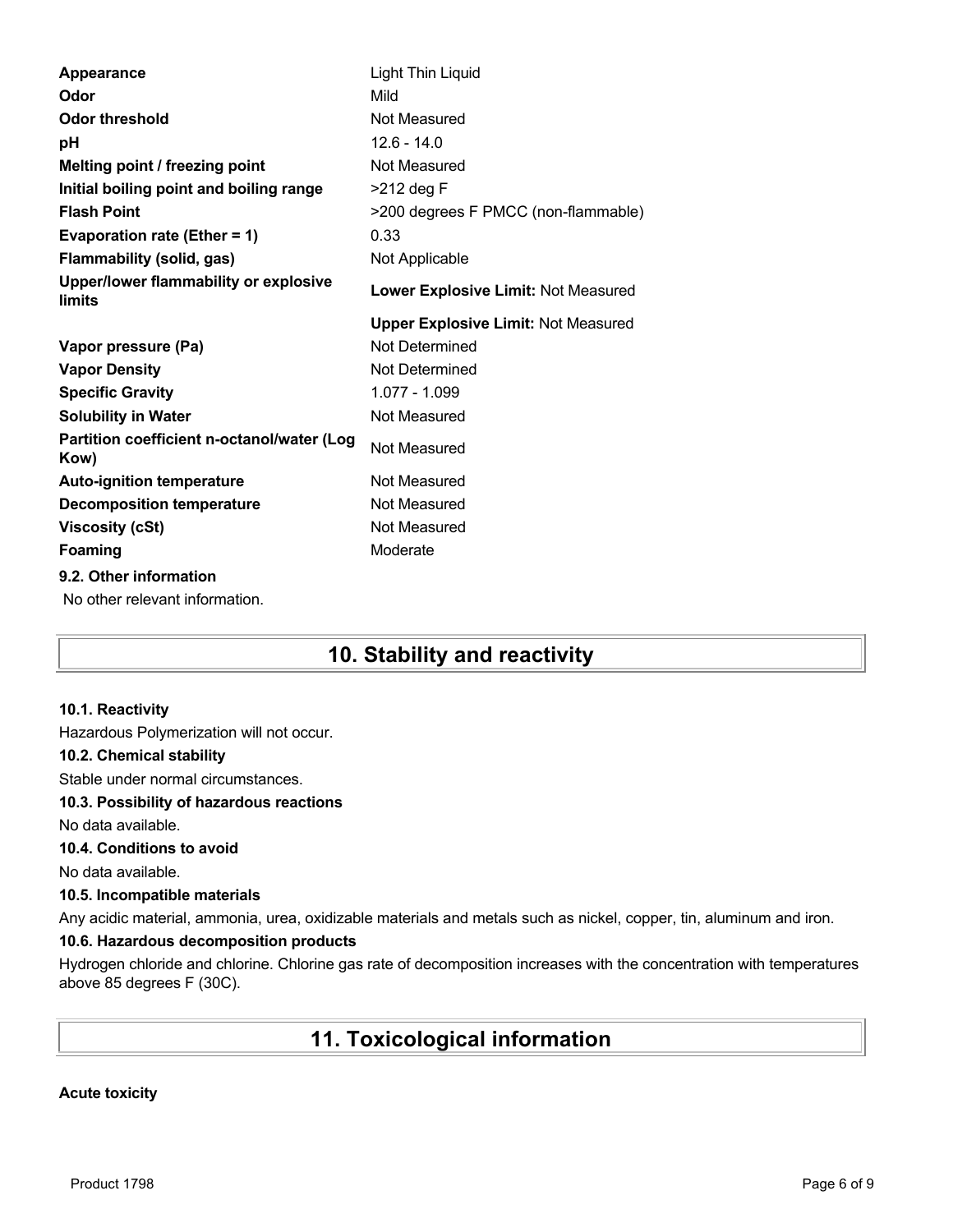| Ingredient                                   | Oral LD50,<br>mg/kg                      | Skin LD50,<br>mg/kg                      | <b>Inhalation</b><br>Vapor LD50,<br>mg/L/4hr | <b>Inhalation</b><br>Dust/Mist LD50,<br>mg/L/4hr | Inhalation<br>Gas LD50,<br>ppm |
|----------------------------------------------|------------------------------------------|------------------------------------------|----------------------------------------------|--------------------------------------------------|--------------------------------|
| Sodium hydroxide - (1310-73-2)               | 6,600.00,<br>Mouse -<br>Category: NA     | 1,350.00,<br>Rabbit -<br>Category: 4     | 600.00, Mouse<br>- Category: NA              | No data available                                | No data<br>available           |
| Ethylene glycol monobutyl ether - (111-76-2) | 1.414.00.<br>Guinea Pig -<br>Category: 4 | 1.200.00.<br>Guinea Pig -<br>Category: 4 | 173.00, Guinea<br>Pig - Category:<br>NA.     | INo data availablel                              | No data<br>available           |

Note: When no route specific LD50 data is available for an acute toxin, the converted acute toxicity point estimate was used in the calculation of the product's ATE (Acute Toxicity Estimate).

| <b>Classification</b>         | Category | <b>Hazard Description</b>                |
|-------------------------------|----------|------------------------------------------|
| Acute toxicity (oral)         |          | Not Applicable                           |
| Acute toxicity (dermal)       |          | Not Applicable                           |
| Acute toxicity (inhalation)   |          | Not Applicable                           |
| Skin corrosion/irritation     | 1A       | Causes severe skin burns and eye damage. |
| Serious eye damage/irritation |          | Causes serious eye damage.               |
| Respiratory sensitization     |          | Not Applicable                           |
| Skin sensitization            |          | Not Applicable                           |
| Germ cell mutagenicity        |          | Not Applicable                           |
| Carcinogenicity               |          | Not Applicable                           |
| Reproductive toxicity         |          | Not Applicable                           |
| STOT-single exposure          |          | Not Applicable                           |
| STOT-repeated exposure        |          | Not Applicable                           |
| Aspiration hazard             |          | Not Applicable                           |

# **12. Ecological information**

## **12.1. Toxicity**

The preparation has been assessed following the conventional method of the Dangerous Preparations Directive 1999/45/EC and GHS and is not classified as dangerous for the environment, but contains substance(s) dangerous for the environment. See section 3 for details

#### **Aquatic Ecotoxicity**

| Ingredient                                   | 96 hr LC50 fish,<br>ma/l    | 48 hr EC50 crustacea,<br>ma/l | ErC50 algae,<br>mq/l |
|----------------------------------------------|-----------------------------|-------------------------------|----------------------|
| Sodium hydroxide - (1310-73-2)               | 196.00, Poecilia reticulata | 40.38, Ceriodaphnia dubia     | Not Available        |
| Ethylene glycol monobutyl ether - (111-76-2) | 220.00, Fish (Piscis)       | 1,000.00, Daphnia magna       | Not Available        |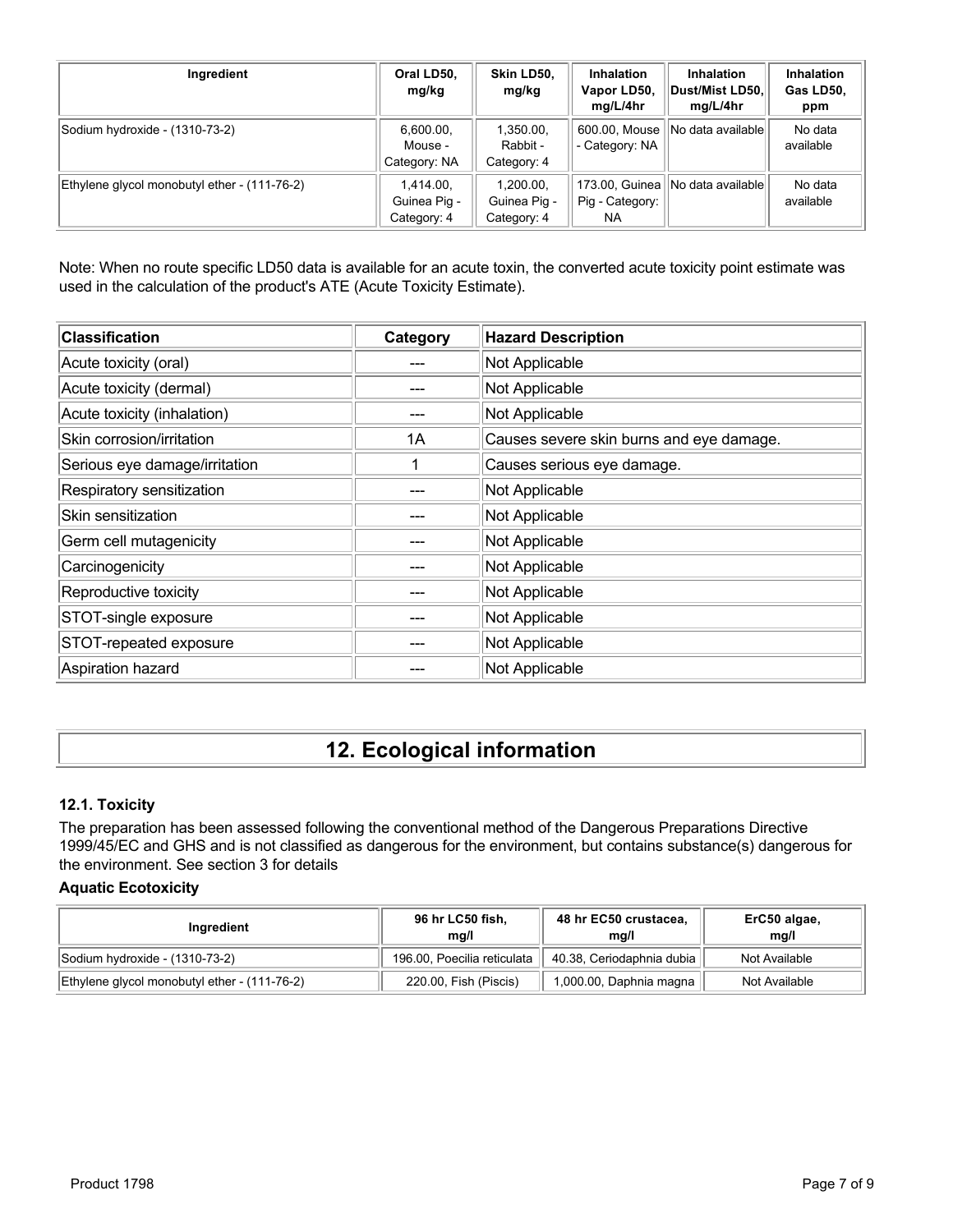### **12.2. Persistence and degradability**

There is no data available on the preparation itself.

## **12.3. Bioaccumulative potential**

Not Measured

**12.4. Mobility in soil**

No data available.

## **12.5. Results of PBT and vPvB assessment**

This product contains no PBT/vPvB chemicals.

## **12.6. Other adverse effects**

No data available.

## **13. Disposal considerations**

### **13.1. Waste treatment methods**

Observe all federal, state and local regulations when disposing of this substance.

## **14. Transport information**

| NA1760                                         |
|------------------------------------------------|
| Compound, Cleaning, Liquid, (Sodium Hydroxide) |
| 8                                              |
| Ш                                              |
|                                                |

## **15. Regulatory information**

| <b>Regulatory Overview</b>                          | The regulatory data in Section 15 is not intended to be all-inclusive, only selected regulations<br>are represented. |
|-----------------------------------------------------|----------------------------------------------------------------------------------------------------------------------|
| <b>Toxic Substance</b><br><b>Control Act (TSCA)</b> | All components of this material are either listed or exempt from listing on the TSCA Inventory.                      |
| <b>WHMIS Classification</b>                         | $D2B$ F                                                                                                              |
| <b>US EPA Tier II Hazards</b>                       | Fire: No                                                                                                             |
|                                                     |                                                                                                                      |

**Sudden Release of Pressure:** No **Reactive:** No **Immediate (Acute):** Yes **Delayed (Chronic):** No

#### **EPCRA 311/312 Chemicals and RQs (lbs):**

Sodium hydroxide ( 1,000.00)

# **EPCRA 302 Extremely Hazardous :**

(No Product Ingredients Listed)

#### **EPCRA 313 Toxic Chemicals:**

Ethylene glycol monobutyl ether

**Proposition 65 - Carcinogens (>0.0%):** (No Product Ingredients Listed)

#### **Proposition 65 - Developmental Toxins (>0.0%):** (No Product Ingredients Listed)